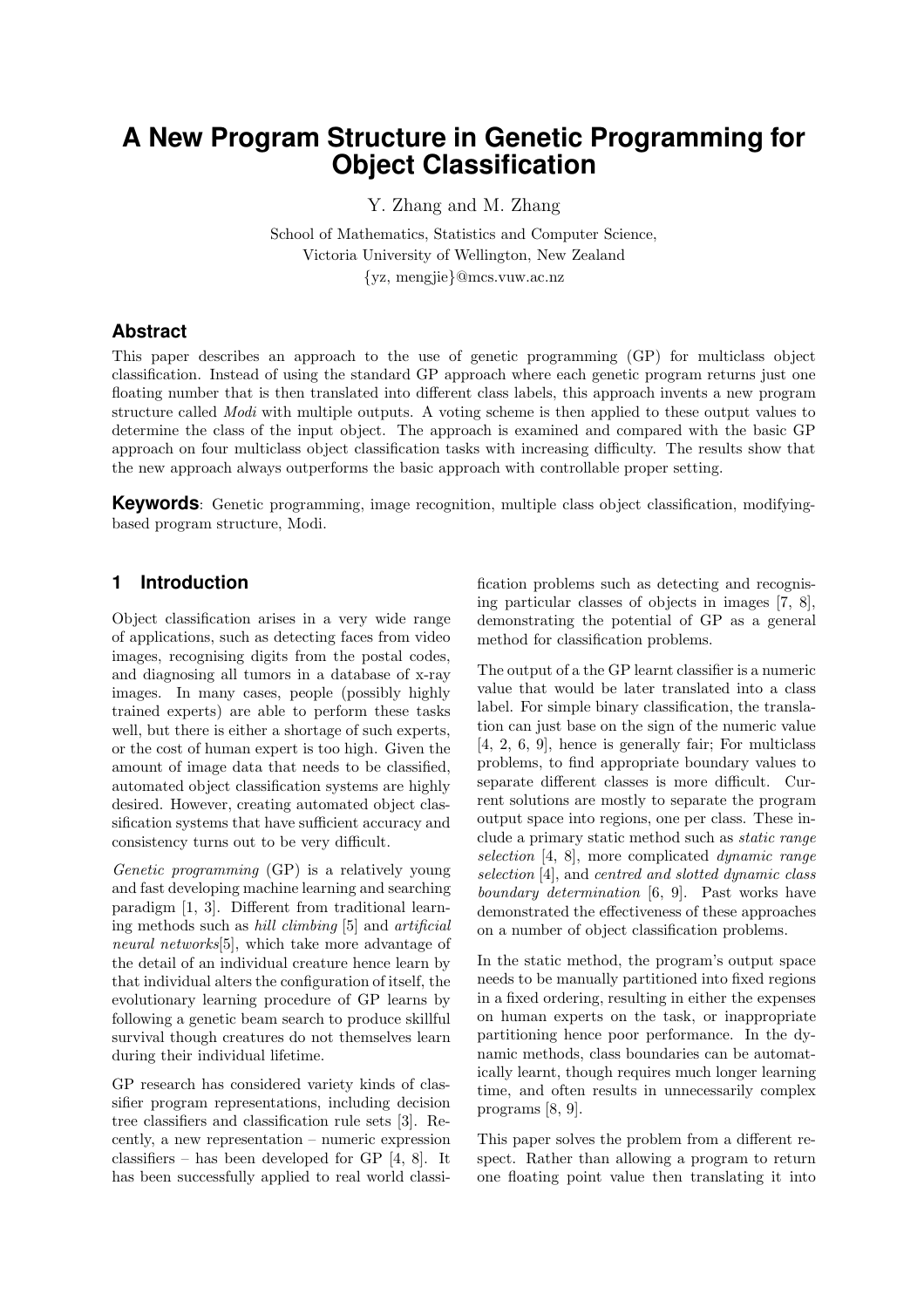class labels, we developed a new program structure Modi that can "return" multiple outputs, each corresponding to a class. The class label can then be determined by a simple voting strategy, thus avoids the painful class label translation step. The elite of our Modi structure is that it still takes the advantage of the standard GP on the way the program is learnt.

The rest of the paper is organised as follows. Section 2 describes the new program structure, Modi. Section 3 describes the experiment configuration and image data sets. Section 4 presents the results along with discussions. Section 5 draws the main conclusions and gives future working directions.

# **2 The New Program Structure – Modi**

### **2.1 Modi Program Structure**

The Modi program structure has two main parts: (a) a program tree, and (b) an associated output vector for holding outputs, as shown in Figure 1.



Figure 1: An example Modi program structure. (a) Modi program tree; (b) Output vector.

Similarly to the standard program tree structure, the Modi tree also has a root node, internal nodes and leaf nodes. Feature terminals (slashed squares) and random constants (clear squares) form the leaf nodes. Operations in the function set form the root and internal nodes (circles).

Unlike the standard program tree structure, which outputs just one floating point number through the root, our Modi program structure takes the output vector as the outputting space, hence produces multiple values, each of which corresponds to a single class in the multiclass classification problem.

The two parts of the Modi structure, namely the output vector and the Modi program tree, are not structurally connected though are connected through a special kind of function node, the Modi node, as shown in grey circle in Figure 1. A Modi node has two roles: (1) It would update an element in the output vector that is pre-associated with it, by adding its node value to the value of the element; (2) It would pass the value of its right child node up to its parent, so that the tree structure of the program could be preserved along the program evaluation.

Note that the output vector is considered a virtual structure (shown as dashed). It does not physically "exist" other than the moment the program is being evaluated. During evolution, output vectors of all programs "disappear" from being involved, only the tree part of the Modi structure are activated and take part into the evolution. Only in the program evaluation time, is the output vector realised and receives updating from the program tree.

### **2.2 Evaluation of Modi Programs**

**Finally, a voting strategy would be applied to those**  point numbers from the output vector are then Figure 2 shows what happens while the example program in figure 1 is evaluated. In the very first place before the evaluation starts, the virtual output vector is realized and initialized with zeros, shown as the dash drawing of the vector becomes solid. During the evaluation, each non-Modi node passes its value to its parent, exactly the same as in the standard program tree. The Modi node does differently. It firstly uses its node value to update the output vector, then passes on the value of its right child to its parent node. The consequence of the program evaluation is that the output vector gets properly updated based on the input object, by all Modi nodes in the tree. A list of floating produced, each of which corresponds to a class. outputs. The winner class (the one with the maximum value) is considered to be the class of the input object.

> Let us go through an example. consider a four class object classification task with possible classes {rat,cat,dog,pig}, and an object to be classified – *doggie*, represented by an input vector that consists of six extracted feature values  $[V,U,W,X,Y,Z] = [0.6,5.7,8.4,2.8,13.6,0.2].$ Assuming the Figure 2 Modi program is the learnt classifier, feeding the input vector into the classifier would modify the output vector to [9.54,-4.1,13.6,-3.7], as shown in the left part of Figure 2. Thus doggie is classified into the third class dog, as the third output 13.6 is the winner.

### **2.3 DAG Simulation Effect of Modi Programs**

Figure 3 is just a tidy-up redrawing of Figure 2 with the structural-used-only fine grey lines all been removed. The figure clearly shows that the running effect of the Modi program actually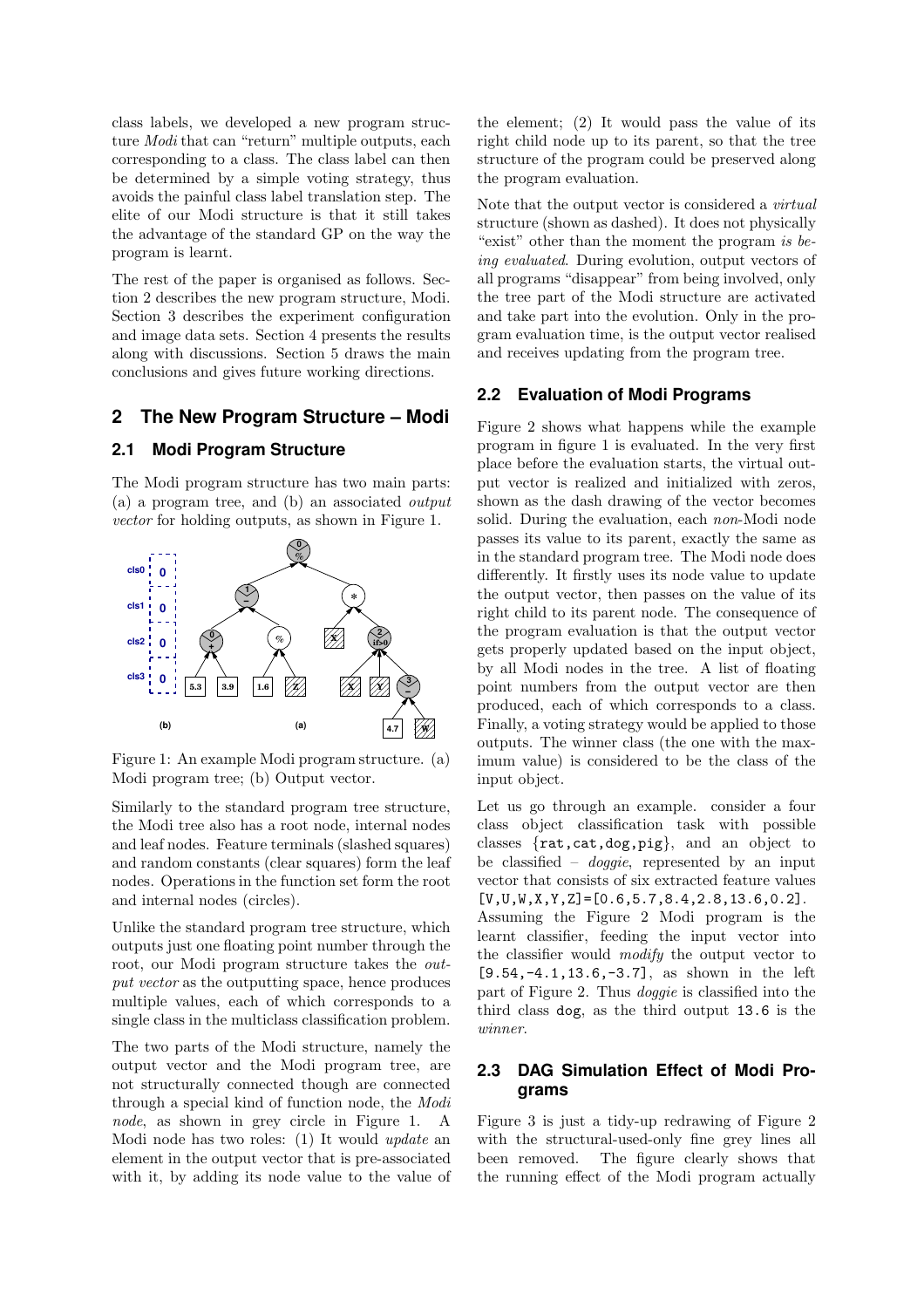

Figure 2: Evaluation of the example Modi program structure.



Figure 3: Modi simulated graph/network classifier.

simulates the *Directed Acyclic Graph* (DAG), although the real structure used by Modi is just a normal tree plus a vector. Compared with the multilayer feed forward neural network, which is also a kind of DAG, the Modi simulated DAG also has multiple layers, where leaf nodes form the input space, internal nodes extract higher level features, and output nodes corresponds to with class labels. Furthermore, it allows imbalance structure, shortcut (over-bipartite) connections, and non-full connections between neighbouring layers, which makes the representation much more flexible.

This structure also allows the reuse of child nodes. Every right most child of the Modi node is reused by the Modi node itself and the parent of the Modi node, resulting in a two-way reuse. Multi-way reuse is also possible by a sequence of hierarchically connected Modi nodes, as shown at the bottom right conner around the feature terminal node W in figure 3.

### **2.4 Modi Program Generation and Modi Rate** µ

The generation of the Modi program tree is about the same as of the standard program tree, with

nodes, with no extra controls. This may result in <u>in the community of the community of the community of the community of the community of the community of the community of the community of the community of the community of the community of the community of the community </u> three additional rules for Modi node generation: (1) All leaf nodes are not Modi since a Modi node requires a right child; (2) The root node is always Modi to guarantee that no part of the Modi tree is wasted; (3) For internal nodes, the probability of a node to be set to Modi is by a user specified number – the *Modi Rate*  $\mu \in [0, 1]$ , which can be interpreted as the expected percentage of Modi nodes over all internal nodes in programs of the initial population. Element indexes of the output vector are then assigned uniformly across all Modi Modi programs that do nothing on some of the output vector element, with poor luck.

### **2.5 Summary of Modi Characteristics**

The Modi program has two major properties: (1) It can produce multiple related outputs, thus classifiers of this kind can tell the class of the input object by simply voting as in neural networks. In this way, the complex translation from a single floating point value to multiple class labels can be avoided; (2) During the evolution, the Modi program structure is just like a standard program tree, thus still take the advantage of the neat evolution of standard tree-based GP.

# **3 Experimental Configuration**

### **3.1 Image Data Sets**

In the experiment, we used four data sets to provide object classification problems of varying difficulty, thus formed a reasonably thorough evaluation regarding Modi. Example images are shown in Figure 4.

The first set of images (Figure 4a) was generated to give well defined objects against a relatively clean background. The pixels of the objects were produced using a Gaussian generator with different means and variances for each class. Three classes of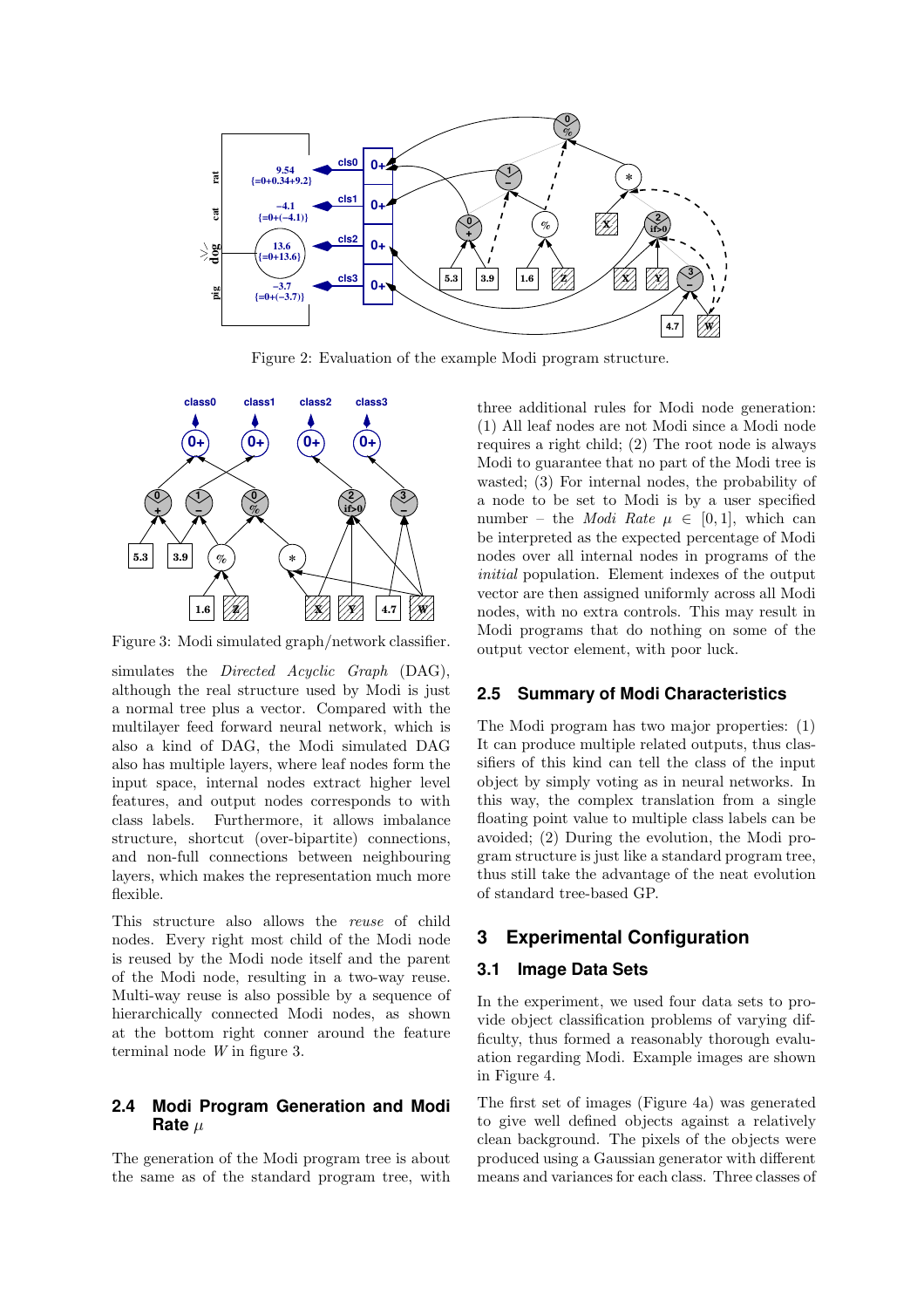

Figure 4: Sample Data sets. (a) Shapes; (b) Coins; (c) Digits15; (d) Digits30.

960 small objects were cut out from those images to form the classification data set. The three classes are: black circles, grey squares, and light circles. For presentation convenience, this data set would be later referred to as shape.

The second set of images (Figure 4b) contained scanned 5 cent and 10 cent New Zealand coins. In this dataset, coins were located in different places with different orientations and appeared in different sides (head and tail). In addition, the background was cluttered. Thus all together the classifier would distinguish between different coins, with different sides, and from the background. Five classes of 801 object cutouts were created: 160 5 cent heads, 160 5-cent tails, 160 10-cent heads, 160 10-cent tails, and the cluttered background (161 cutouts). Compared with the shape data set, the classification problem of this kind would be much harder.

The third and the fourth data sets were of two digit recognition tasks, each consists of 1000 digit examples, with each of the digit example an 7×7 bitmap image object, as shown in figure 4 (c) and (d). In the two tasks, the goal was to automatically recognise which of the 10 classes (digits 0, 1, 2, ...,9) each pattern (digit instance) would belong to. Note that all digit patterns had been corrupted by noises. Further difficulty were added by the fact that 15% to 30% of pixels has been randomly flipped in the datasets. In data set 3, while some patterns could be clearly recognised by human eyes such as "0", "2", "5", "7", and possibly "4", it was not easy to distinguish between "6", "8"and "3", even "1" and "5". The task data set 4 was even more difficult — human eyes could even not recognise majority of the patterns, particularly "8", "9" and "3", "5" and "6", and even between "1", "2" and "0". In addition, the number of classes was much greater than that in tasks 1 and 2, making the two tasks get even harder.

For all the four data sets, the objects were equally split into three separate data sets: half for the training set used directly for learning the genetic program classifiers, and half for the test set for measuring the performance of the learned program classifiers.

#### **3.2 GP System Customization**

In our configuration, feature terminals consisted of four local statistical features extracted from the object cutout examples in the first two tasks, and just 49 pixel values in the third and fourth tasks. The function set consisted of the four standard arithmetic operators and a conditional operator. The division operator represents a "protected" division in which a divide by zero gives a result of zero. The conditional operator returns its second argument if its first argument is negative, and otherwise returns its third argument.

The ramped half-and-half method [1, 3] was used to generate the initial population and for the mutation operator. The proportional selection mechanism and the reproduction [8], crossover and mutation operators [1] were used in the learning process. We used reproduction, mutation, and cross over rates of 10%, 30%, and 60%, respectively. The program depth was initialised from 3-6, and can be increased to 7 during evolution. The population size was 500. The evolutionary process was run for a maximum of 50 generations, unless it found a program that solved the problem perfectly (100% accuracy), at which point the evolution was terminated early. Each group of experiments was repeated 50 runs and the average results are presented.

# **4 Results and Discussion**

#### **4.1 Object Classification Performance**

The new Modi approach and the basic GP approach are compared under the same experimental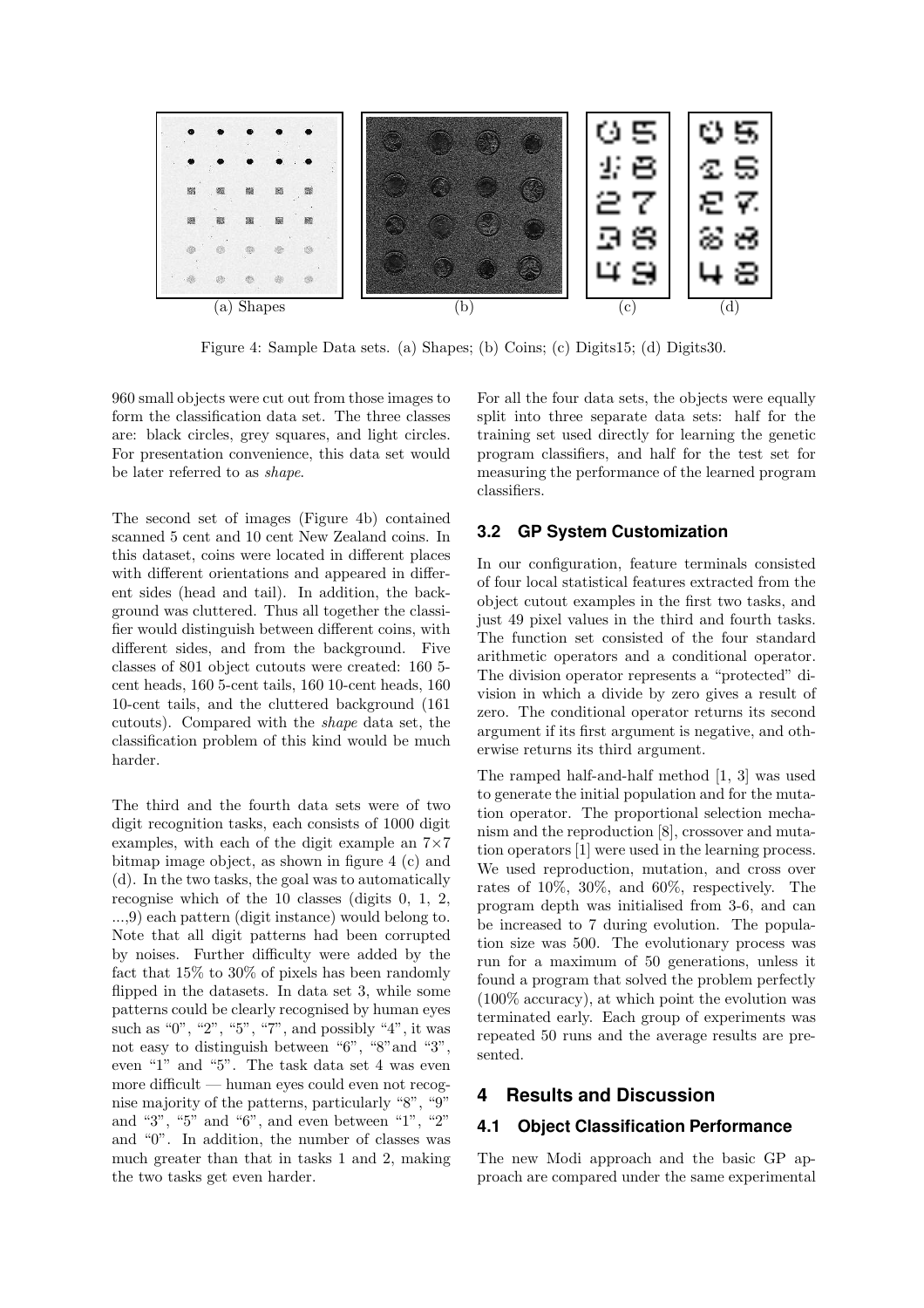| Methods/                         | Data Sets |                 |         |         |
|----------------------------------|-----------|-----------------|---------|---------|
| Improvement                      | Shape     | $\mathrm{Coin}$ | Digit15 | Digit30 |
| $\overline{GP}$ with Modi $(\%)$ | 99.77     | 93.89           | 68.11   | 54.46   |
| Basic GP approach $(\%)$         | 99.40     | 85.22           | 56.85   | 44.09   |
| Improvement (                    | 0.37      | 8.67            | 11.26   | 10.37   |

Table 1: Results of the new Modi approach over the basic GP approach.

setting on four datasets described above. The best results are shown in Table 1. For the shape data set, both approaches did pretty well as the task is relatively easy. In particular, the Modi approach almost achieved perfect results. For the coin data set, as the task is harder than the shape one, the Modi approach achieved 93.89% accuracy, 8.67% higher than the basic GP approach. For two digit data sets, the Modi approach performed much better than the basic GP, with improvements of more than 10%. In particular, for task four, where even human eyes could only recognise a small part of the digit examples, the GP approach with Modi program structure can recognise majority of them, achieved 54.45% accuracy. These results suggest that the new Modi approach can perform better than the basic GP approach for object classification programs, particularly for relatively difficult tasks.

# **4.2 The Effect of Modi Rate** µ

To investigate the effect of Modi rates on the performance of Modi patched GP, we did four groups of experiments on the four data sets using different Modi rates ranging from 0.0 to 1.0. The results are shown in Figure 5 in terms of the improvement of the Modi approach over the standard GP. It shows that the Modi rate does affect the performance. Its influence is not consistently proportional across different tasks, provided by that curves in the figure are not parallel with each other. However, neither too big nor too small Modi rates are the best. No reliable way of choosing a very appropriate Modi rate for a task has been found, except that to do empirical search through experiments. If such a search can improve performance significantly, it is a small price to pay. The experiments suggest that a Modi rate between 0.3–0.6 is a good point to start searching on.

# **4.3 Further Discussion**

The result of the two digit datasets are worse than of the shape and the coin. This is mainly due to the difficulty of the classification problem, plus that the program size (program tree depth) was set to be too small. A too-small program size causes two problems: (1) The evolved program would not have enough leaf nodes for handling input features, particularly when the number of input features is large, say 49 for the digits. Modi's reusability helps on this problem, though cannot generally fix it; 2) The probability of producing sufficient Modi nodes so that they all together go across the entire output vector would be very small, particularly when there are a large number of classes to be classified, say 10 for the digits. This problem reveals a disadvantage of the Modi structure, that is, it could require a larger program size than the standard program tree structure.

We originally expected a small Modi rate from 0.0 to 0.1 would lead to very bad results. However, the effect of Modi rates was not as large as we expected. This is because we used a large size of population (500), so that the population as a whole provides sufficient Modi nodes for using by the best evolved program.

For multiclass classification tasks, the Modi approach converges much faster to the optimal solution in terms of the number of evolution used. For simple classification tasks such as the shape one, the Modi approach terminates on just a couple of evolutions, reflecting that the best program in the random initial population already very approaches to perfect. Therefore, apply the No Free Lunch [5] theory inversely, we theoretically conclude that the Modi approach is more appropriate on multiclass classification, which is consistent with our experimental result. However, the per evolution training time of Modi is generally slower than the standard GP, provided by that its simulation effect requires more steps to be done. This results in that in the real application, when both Modi and the standard GP are not able to terminate within the fifty generation limits, the Modi approach would take more time than the standard approach.

# **5 Conclusions**

This paper described a new way of using the tree based genetic program structure in GP for multiclass object classification. This was done through the new program structure "Modi", which uses a virtual output vector to produce multiple values,